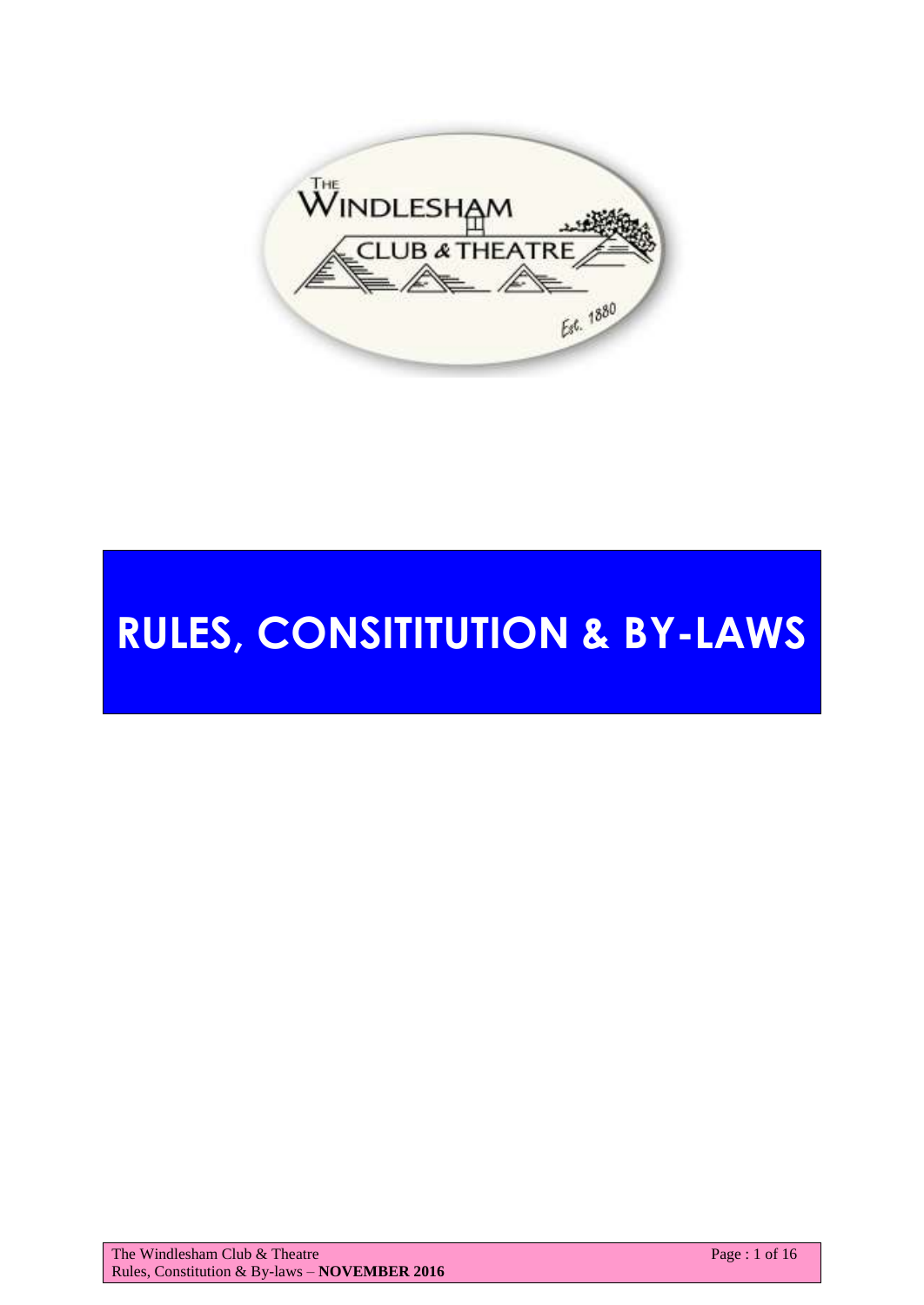## **THE WINDLESHAM CLUB AND THEATRE RULES & CONSITITUTION**

## **NAME**

**1.** The Club shall be called "The Windlesham Club and Theatre".

#### **OBJECTS**

**2.** The Objects of the Club shall be neither non-political nor religious and shall be to provide a wide range of leisure, social, recreational, entertainment, sporting and amenity interest activities for the residents of Windlesham and the local community.

Club shall be wholly owned by its Members and shall be a not for profit organisation.

## **CONSTITUTION**

#### **3. Members**

The Club shall consist of:

- **▶ A President**
- > A Deputy President
- > Any number of Vice Presidents
- $\triangleright$  A Committee of not more than twelve (12) elected Members
- > An elected Honorary Secretary
- > An elected Honorary Treasurer
- $\triangleright$  A total Membership of One Thousand (1,000) Members

#### **4. President, Deputy & Vice President**

The President, Deputy and Vice Presidents are appointments made by the Committee in recognition of a particular Member's outstanding contribution and meritorious service to the Club. These positions shall be titular and carry no responsibility other than that related to General Meetings.

#### **5. The Committee**

5.1 No Member shall be eligible for election to the Committee or as an Officer (or as a casual vacancy appointment) unless they have been a Member of the Club continuously for a period of six (6) months for the residents of the village of Windlesham, or one (1) year if they live outside of the village prior to the date of the nomination notice or appointment.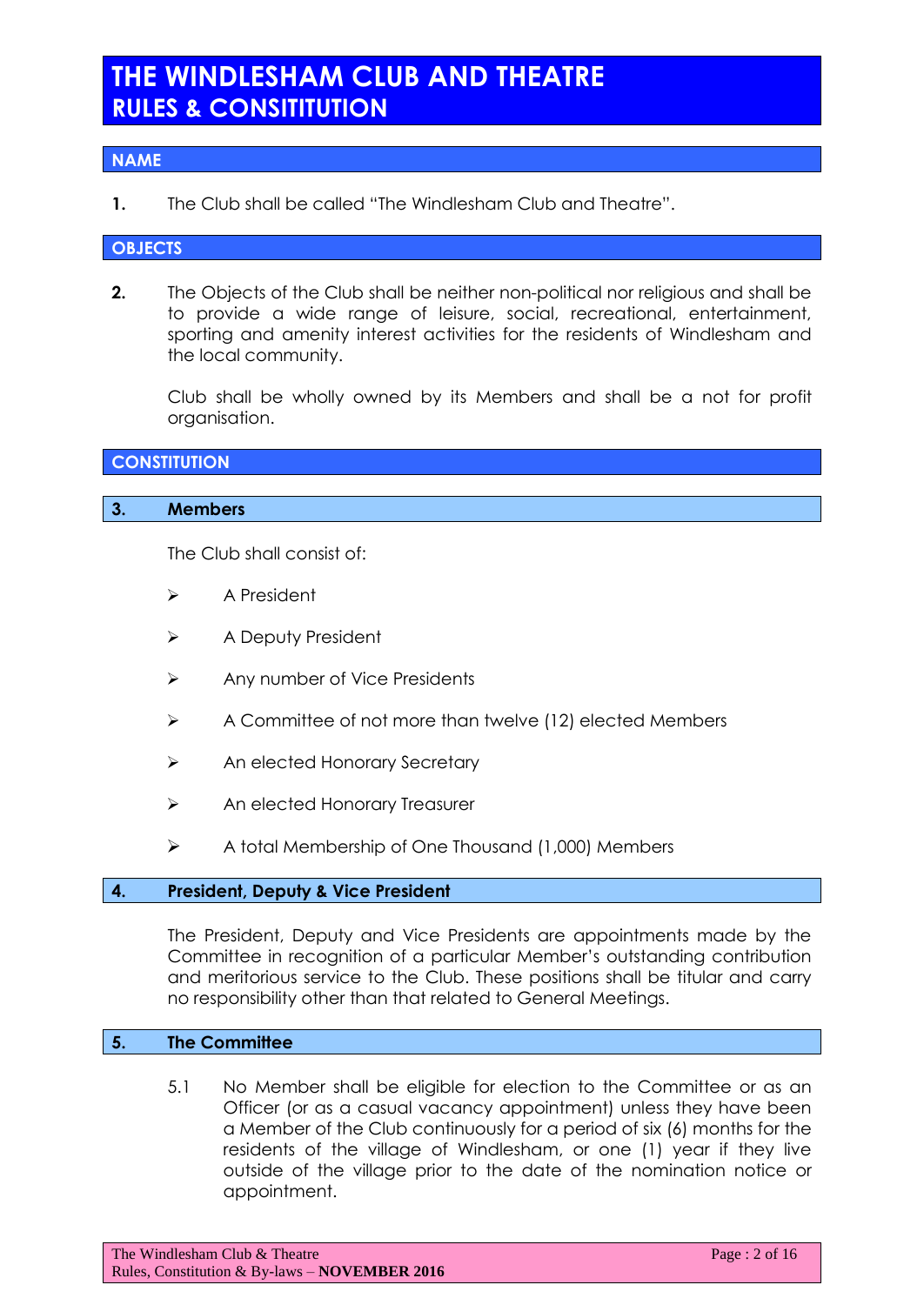#### *The Committee continued*

- 5.2 The Committee may from time to time fill any casual vacancy that occurs and may exercise all or any of it's powers hereby conferred upon it notwithstanding any vacancies in the Committee.
- 5.2 The Committee shall meet monthly and any three (3) Members of the Committee shall form a quorum.
- 5.3 The Committee shall elect a Chairman for any or all of it's meetings and in the event of equality of votes at meetings, the Chairman may exercise a second and casting vote.
- 5.4 The Committee may by majority of two-thirds of its Members present at a meeting convened for that purpose, suspend, alter or add to the Rules & Constitution of the Club for the time being in force, which shall have immediate effect and be binding upon all Members until the next General Meeting when such suspension, alteration or addition shall be put to Members for ratification or rejection.

The entire management of the Club shall be carried out by the Committee and it shall have the power to make By-laws for the internal management and effective regulation of the Club and to conform to relevant legislation and may, from time to time, suspend, alter or otherwise amend such By-laws.

The Committee shall implement and maintain operating rules to effectively manage it's own conduct and may by majority decision expel or suspend any Committee Member without reference to Members in General Meeting due to non-compliance with such operating rules.

- 5.5 The Committee shall have the power to delegate any of it's functions and duties, either temporary or otherwise, to Sub-committees Headed by a Committee Member or Officer. Such Sub-committees shall at all times be governed by and fully responsible and accountable to the Committee. Subject to the approval of the Committee, any Member may be co-opted to serve on a Sub-committee.
- 5.6 Members of the Committee shall be indemnified against, risk liability and expense out of Club property and funds.

#### **6. Honorary Secretary & Treasurer**

- 6.1 An Honorary Secretary and an Honorary Treasurer shall be appointed save that the role and function of each of these Offices may be assumed temporarily by a nominated Member of the Committee where a vacancy exists.
- 6.2 The Hon. Secretary shall convene meetings, keep and secure all minutes of all proceedings of meetings, conduct all correspondence, arrange and facilitate the collection of all Membership subscriptions and pay over such sums and account for the same to the Hon. Treasurer.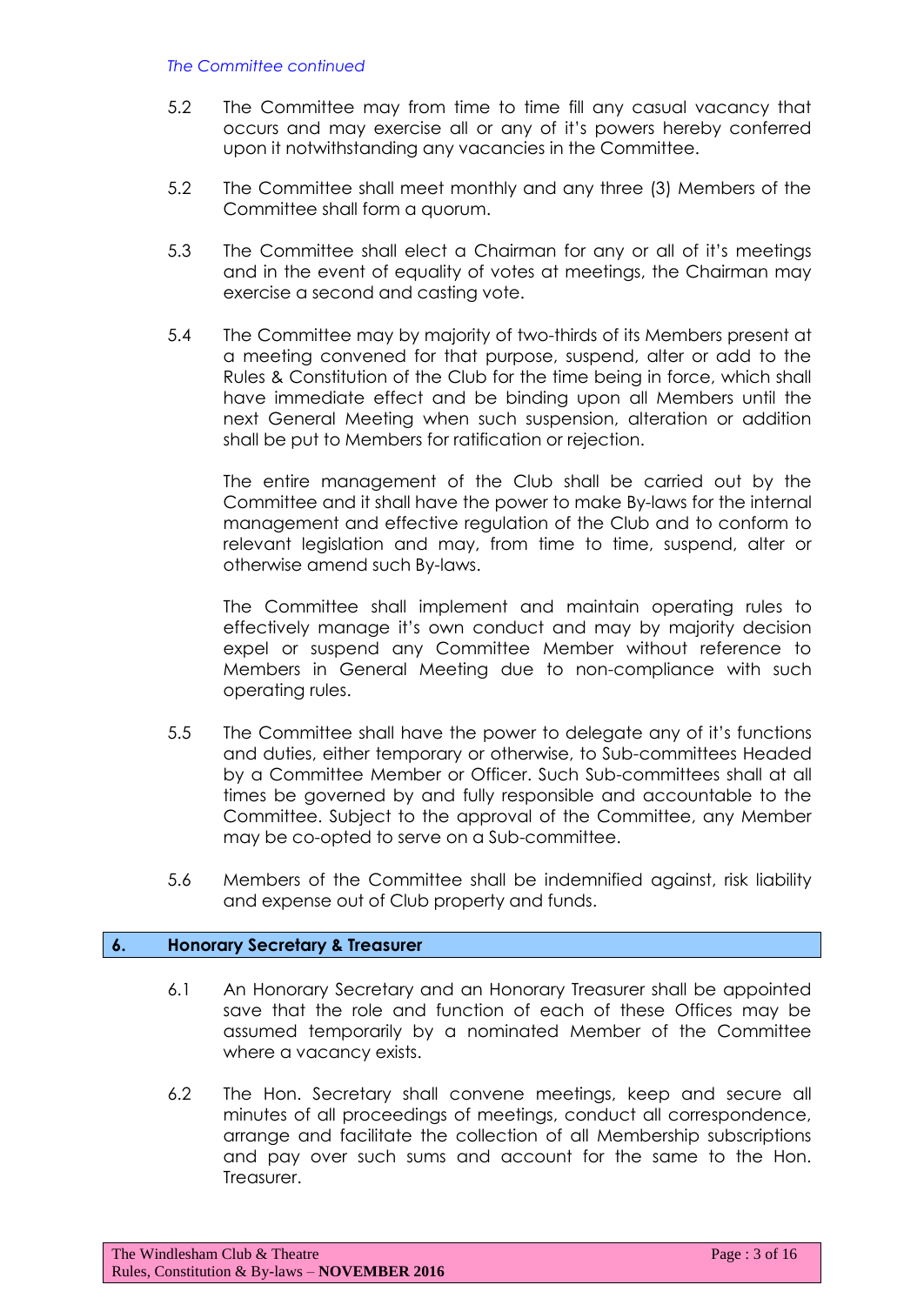*Honorary Secretary & Treasurer continued*

- 6.3 The Hon. Treasurer shall maintain full and accurate accounting records and books of account in respect of all monies received and expended by the Club and shall arrange the timely and proper payment in settlement of all legitimate debts and liabilities incurred by the Club.
- 6.4 The Committee shall make arrangements for an annual Audit of Accounts or other audits, including third party stock-takes throughout the year.

#### **7. Membership**

- 7.1 The total Membership of the Club may be increased by the Committee, in which case such increase will be the subject of ratification by the next succeeding General Meeting.
- 7.2 The Rules & Constitution of the Club together with By-laws and any other policies or procedures authorised the Committee shall at all times govern, regulate and take precedence in all matters concerning Membership of the Club save the conditions of the Club license.

#### **8. Annual General Meetings**

- 8.1 There shall be an Annual General Meeting in March of each year, or as close to this month as practically possible, the day of which to be determined by the Committee. Official notification of said Annual General Meeting along with Minutes of the previous Annual (and any intervening Special) General Meetings shall be posted within the Club premises and given within the Members section of the Club's website at least thirty (30) days before the official date of such Meeting.
- 8.2 A properly audited Statement of Income & Expenditure and Balance Sheet shall be prepared for presentation to the Annual General Meeting and shall be displayed within Club premises and stated within the Members section of the Club's website at least fifteen (15) days before the official date of the Annual General Meeting.
- 8.3 All Members Proposals to be put to an Annual General Meeting must be signed by the respective Member and duly seconded by another Member. Proposals made by the Management Committee to be put to an Annual General Meeting do not require to be seconded. All Proposals shall be posted within Club premises and stated within the Members section of the Club's website at least fifteen (15) days before the official date of the Annual General Meeting.
- 8.4 Any Member's Proposal must be supported by the attendance of the Member making such Proposal at the General Meeting where such Proposal is to be considered and at the time that the same is put to the vote (but the Seconder's attendance is not so required). In the event of non-attendance, the Member's Proposal shall be ruled as abandoned and incapable of being put to the meeting.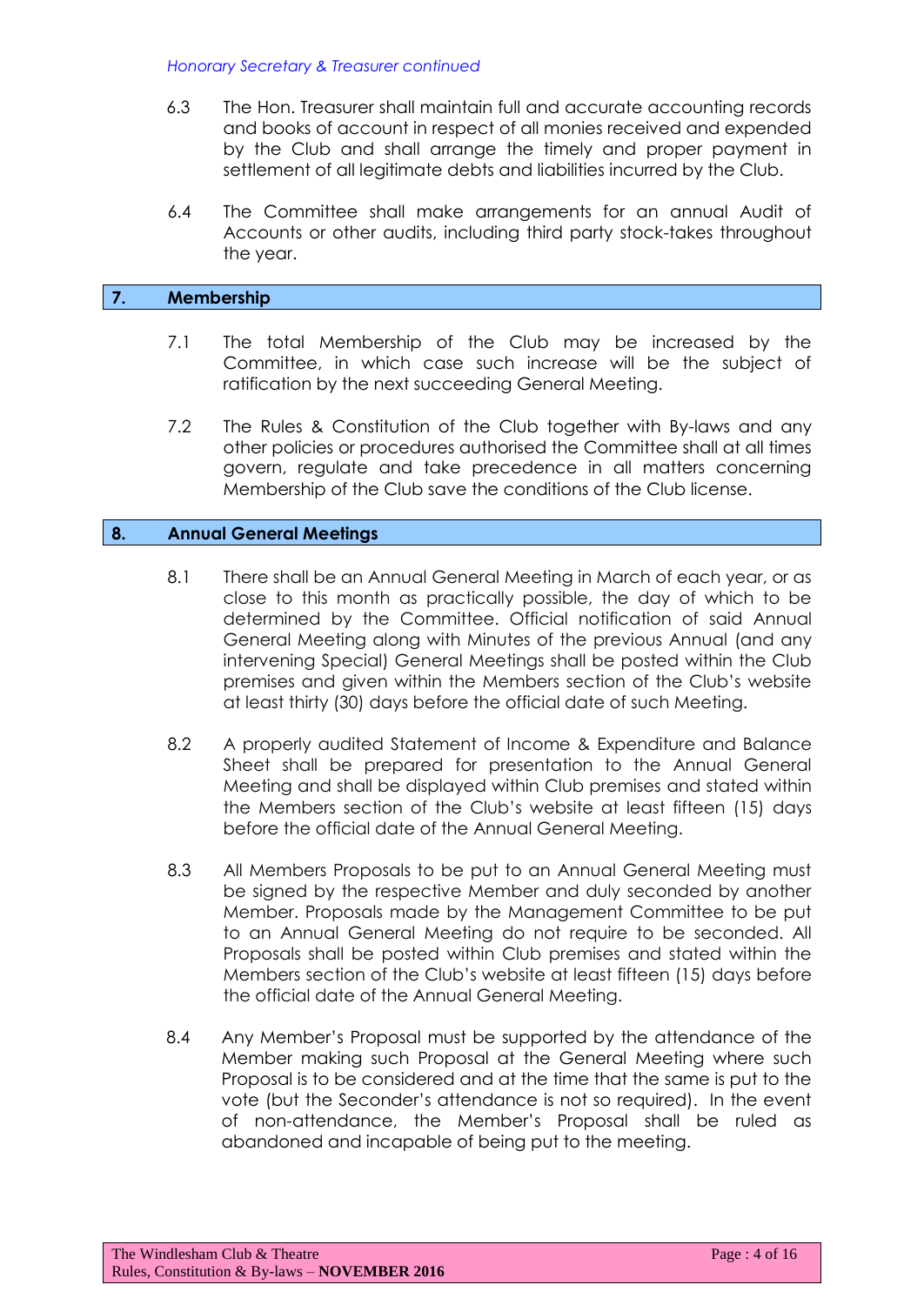#### *Annual General Meetings continued*

- 8.5 Committee Members and Officers shall serve for a period of two (2) years. The Hon. Secretary and one-half of the number of the Committee Members will be elected by the Annual General Meeting every two years and the Hon. Treasurer and the other half of the Committee Members in the intervening years.
- 8.6 Other than Management Committee Members and/or Officers of the Club who have offered themselves for re-election, nominations for the election to the Committee or to serve as Officers shall be duly proposed by one Member and seconded by another Member. Such signed nomination together with a personal statement in support of the nomination shall be displayed within Club premises and stated within the Members section of the Club's website at least twenty (20) days before the official date of the Annual General Meeting. All those seeking election must attend the Annual General Meeting.

Proposals for the re-election (or otherwise) of retiring Management Committee Members and nominees for election (or otherwise) shall be put to the vote by show of hands at the Annual General Meeting.

In the event of more nominations than vacancies exist at that time, an election by way of ballot of all Members shall be held and voting shall take place at least fifteen (15) days before the official date of the Annual General Meeting. The results of said ballot shall be declared at the Annual General Meeting

8.7 The Annual General Meeting shall ratify or modify the rates of Members Annual Subscriptions as have been determined and implemented by the Committee.

#### **9. Special General Meetings**

- 9.1 The Committee may call and convene a Special General Meeting :
	- at any time that it may deem it appropriate for the management of the Club or otherwise necessary, or
	- upon the written request made to Hon. Secretary signed by a minimum of ten (10) Members
- 9.2 Any call or request for a Special General Meeting, must state the purpose or business for which the Meeting is to be held. Official notification of said Special General Meeting shall be posted within Club premises and given within the Members section of the Club's website at least twenty (20) days before the official date of such Meeting.

All Motions or Proposals to be put to a Special General Meeting shall be posted within Club premises and stated within the Members section of the Club's website at least ten (10) days before the official date of the Special General Meeting.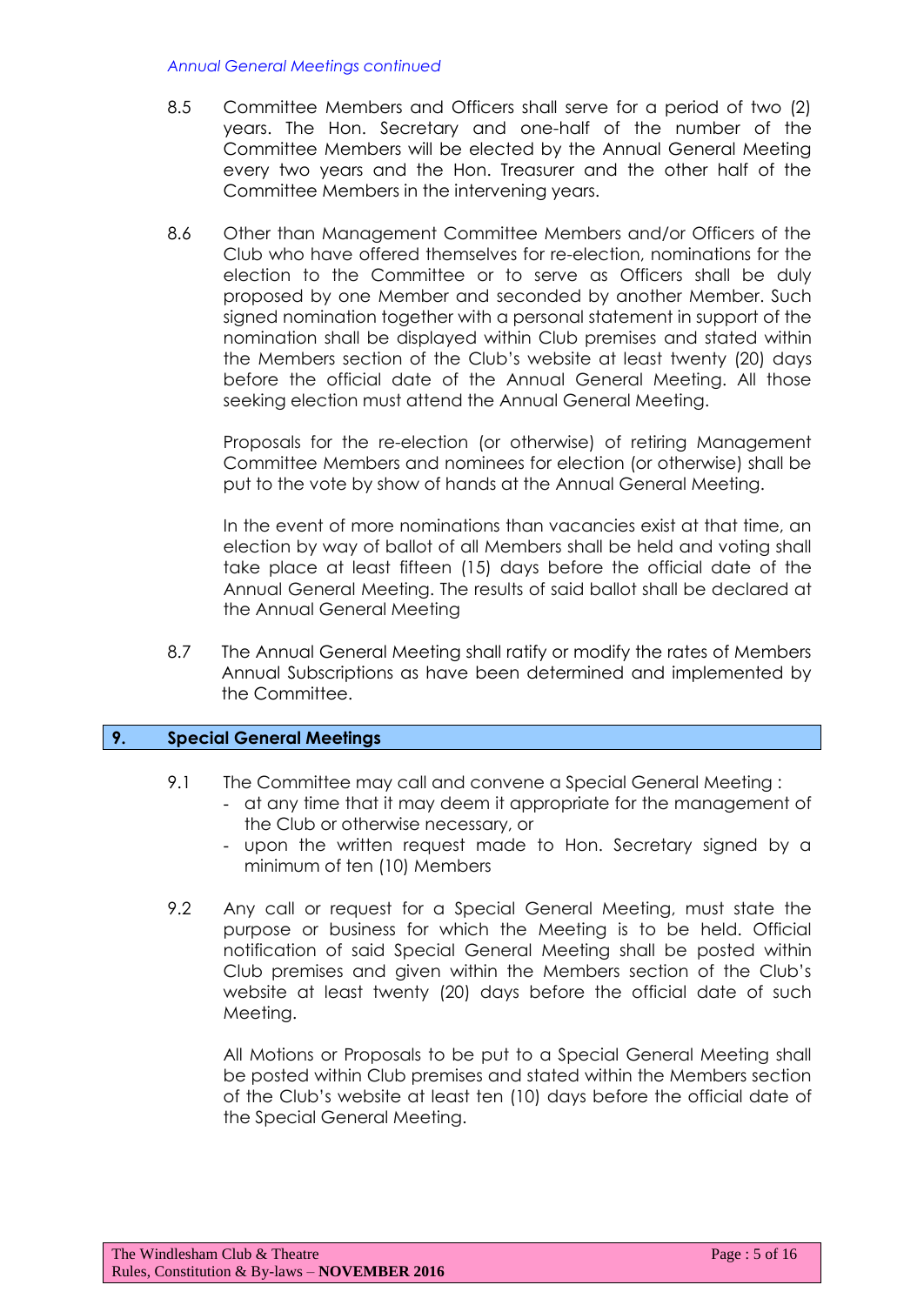At the discretion of the Management Committee, where it considers that a vote involving all Members entitled to attend and vote at General Meetings is expedient or otherwise appropriate, any Motion, Proposal or Issue under this Rule 9 may be put to Members vote by way of a ballot in lieu of calling and convening a Special General Meeting for that purpose. In such circumstances, a Members poll shall take place at least fifteen (10) days before the official notification of such ballot posted within Club premises and given within the Members section of the Club's website providing that such ballot is held at least twenty (20) from any call or request for a Special General Meeting. The results of such ballot shall be declared by posting notification within Club premises or stated within the Members section of the Club's website and shall have full validity as if a vote by way of show of hands had taken place at an actual Special General Meeting.

## **10. General Meeting Notices etc.**

**.** 

- 10.1 In addition to displaying hardcopy posted within Club premises or stated within the Members section of the Club's website, Notices of Annual or Special General Meetings, the previous Minutes, Annual Audited Statements of Income & Expenditure and Balance Sheets, Nominations for the Committee, Proposals and any other documents for consideration by a General Meeting properly given within the times stipulated above shall constitute proper service.
- 10.1 No obligation to post documents to Members exists due to prohibitive cost.

#### **11. Proposals & Conduct of General Meetings**

- 11.1 The President, his/her Deputy or Vice President or the Chairman or the Deputy Chairman of the Committee or other Committee Member shall preside and take the Chair at Annual or any Special General Meetings and in the event of the equality of votes at such Meeting or upon a ballot, the Chair may exercise a second and casting vote.
- 11.2 The Chairman of the General Meeting shall establish the conduct of the meeting and maintain good order throughout proceedings and any ten (10) Members attending the General Meeting shall form a quorum.
- 11.3 Only fully paid up, life or honorary Members may attend and exercise a vote at General Meetings or any poll or ballot of Members. Members must represent themselves and no proxies or representatives are allowed other than stated specific circumstances where the Chair of any particular General Meeting may be permitted to exercise a vote in their name as he/she sees fit.
- 11.4 Formal Proposals properly made and put are incapable of amendment or revision at the General Meeting to which they are put. A failed Proposal from a previous General Meeting cannot be made at a subsequent General Meeting unless a minimum period of two years has passed. A counter Proposal to a successful Proposal at a previous General Meeting cannot be made unless a minimum period of two years has passed.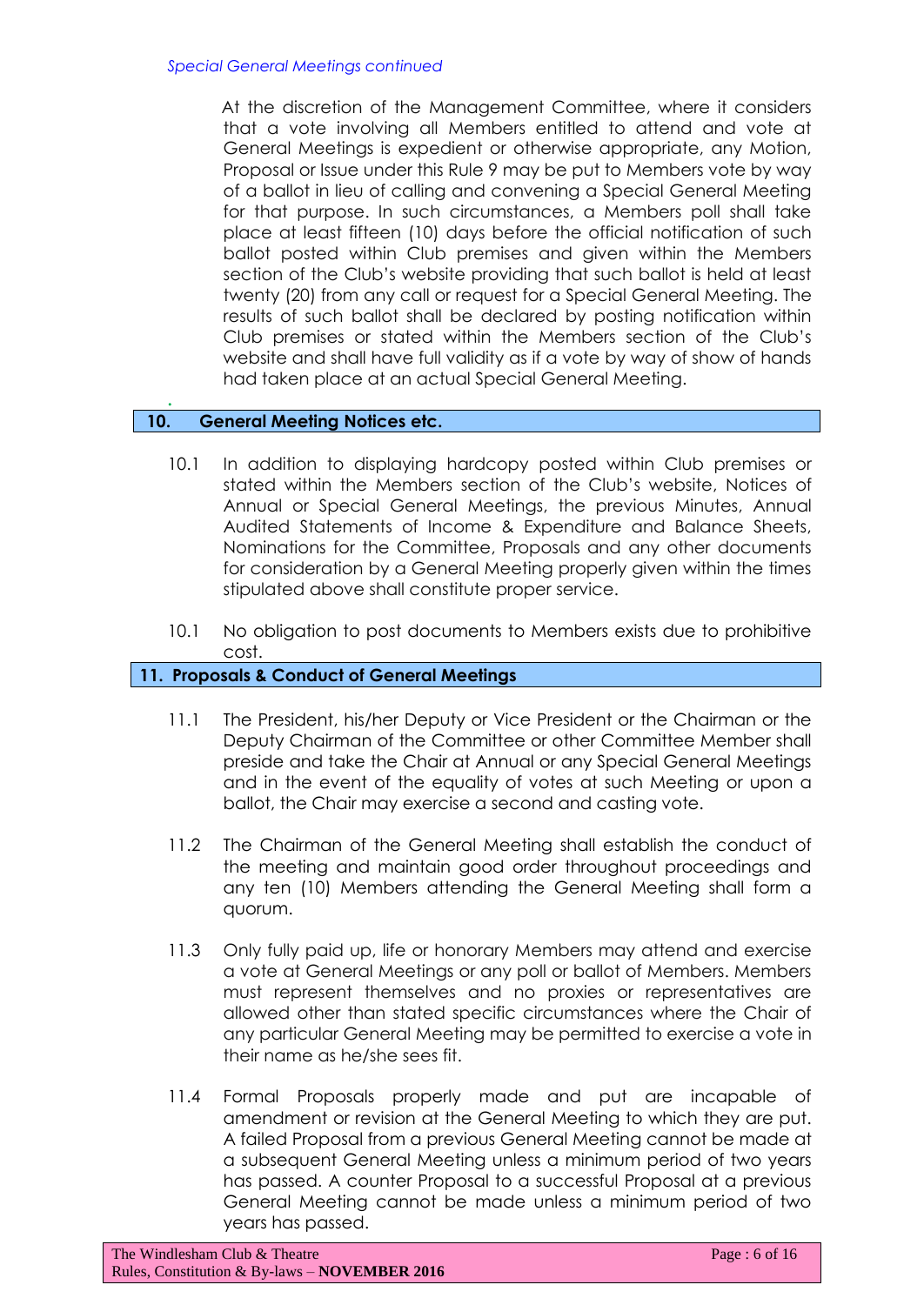*Proposals & Conduct at General Meetings continued*

11.5 Matters put to the vote at General Meetings shall be declared upon a majority of Members casting a vote either in writing or upon a show of hands except that any Resolution to terminate or wind-up the Club shall be carried by at least seventy five percent (75%) of those Members present and entitled to vote.

#### **12. Membership of the Club**

- 12.1 Every candidate for Membership shall be at least sixteen (16) years of age on the day of election.
- 12.2 Candidates for Membership must be proposed and sponsored by one Member and seconded by another Member both of whom the candidate should be known personally. An Application Form must be completed and must be accompanied by payment by the Candidate of his/her Membership Subscription due to the Hon. Secretary.
- 12.3 The name and address of the Candidate, with the names of his/her sponsors shall be displayed in the Clubroom for at least two (2) days before the date of Committee Meeting when their application for Membership is to be considered. Representations or comments by any Member opposed to the election of a Candidate should be made in writing and in confidence to the Hon. Secretary prior to the relevant Committee Meeting which shall consider and take account of such representations or comments.
- 12.4 Election of Candidates shall be made by the Committee following their Proposal. In the event of a Candidate not elected, he/she will be so informed and the Membership Subscription paid will be refunded.
- 12.5 Any Candidate who has been rejected or any Member who has been expelled, shall not again be eligible for election as a Member or be admissible into the Club as a Visitor until the Committee determines their re-admission and subsequent re-election.
- 12.6 No refund of fee is applicable to Members who resign or are otherwise unable to use the Club.
- 12.7 Fully accredited Members of the Windlesham Bowls Club (as per details provided by the Management Committee of the Windlesham Bowls Club) being non-Members of the Club, upon the payment of one-half the current rate of Annual Subscription may be admitted as Seasonal Members of the Club in respect of the period April to September each year. Similarly, fully accredited Members of the Windlesham Drama Group (as per details provided by the Management Committee of the Windlesham Drama Group) being non-Members of the Club, upon the payment of two-thirds of the current rate of Annual Subscription may be admitted as Affiliate Members of the Club.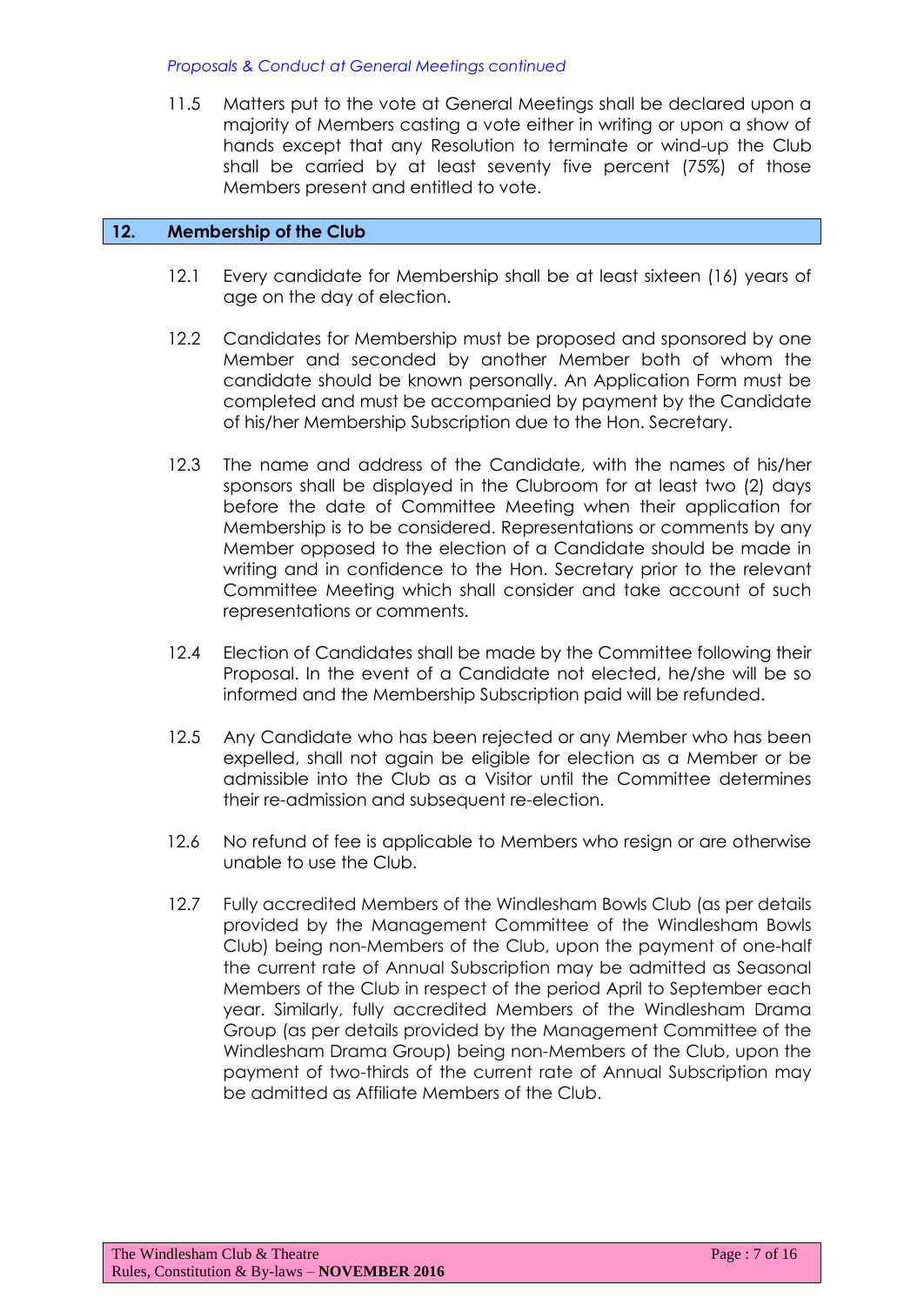Seasonal and Affiliate Members and will be issued with a Seasonal Membership confirmation in lieu of a Pass or Swipe Card of full Membership and shall at all times be subject to the Rules and By-laws of the Club and enjoy the privileges of Membership with the express provisos that such Seasonal and Affiliate Members shall not be entitled to attend or vote at General Meetings nor put proposals or second the same, nor act as Committee Members or Officers of the Club, nor propose or second applications for Membership of the Club nor make representations in respect of those which have been made by full Members of the Club and may be subject any other restrictions as may be reasonably imposed by the Committee so as not to prejudice the rights and entitlements enjoyed by full Membership of the Club.

## **13. Annual Subscriptions**

- 13.1 Annual Subscriptions at the current annual rate become due for payment on the 1st January in each year. Any Member failing to make payment by the 1st February may have his/her Membership terminated and shall be required to re-apply as a Candidate for new Membership.
- 13.2 At the discretion of the Committee, Life Membership (i.e. free) may be granted in respect of Members attaining the age of 65 years having an unbroken fully paid Membership of more than ten (10) years.
- 13.3 Any Member having served as an Officer or Member of the Committee for at least five (5) consecutive years will be granted Life Membership (i.e. free) of the Club.
- 13.4 The Committee may confer Honorary Membership of one (1) year or more to persons in recognition of patronage, benevolence or other particular distinguishing acts bestowed by them upon the Club.

#### **14. Visitors to the Club**

- 14.1 All Members shall have the privilege of introducing up to two (2) Visitors to the Club at any one time. The Visitor(s) must be accompanied by the Member upon entry to the Clubroom and on all occasions the Visitors Book must be completed and the relevant current Visitors fee must be paid. The Member introducing Visitor(s) must stay with his/her Visitor(s) for the duration of the visit.
- 14.2 Members introducing Visitor(s) are responsible for the conduct of their Visitor(s) and their observance of the Club's Rules and By-laws.
- 14.3 Drinks may not be consumed beyond the Club licensed premises and at all times the terms of the displayed license must adhered to.
- 14.4 Should it be considered appropriate, the Committee may exclude all or restrict the number of Visitors for any particular evening or occasion (including children).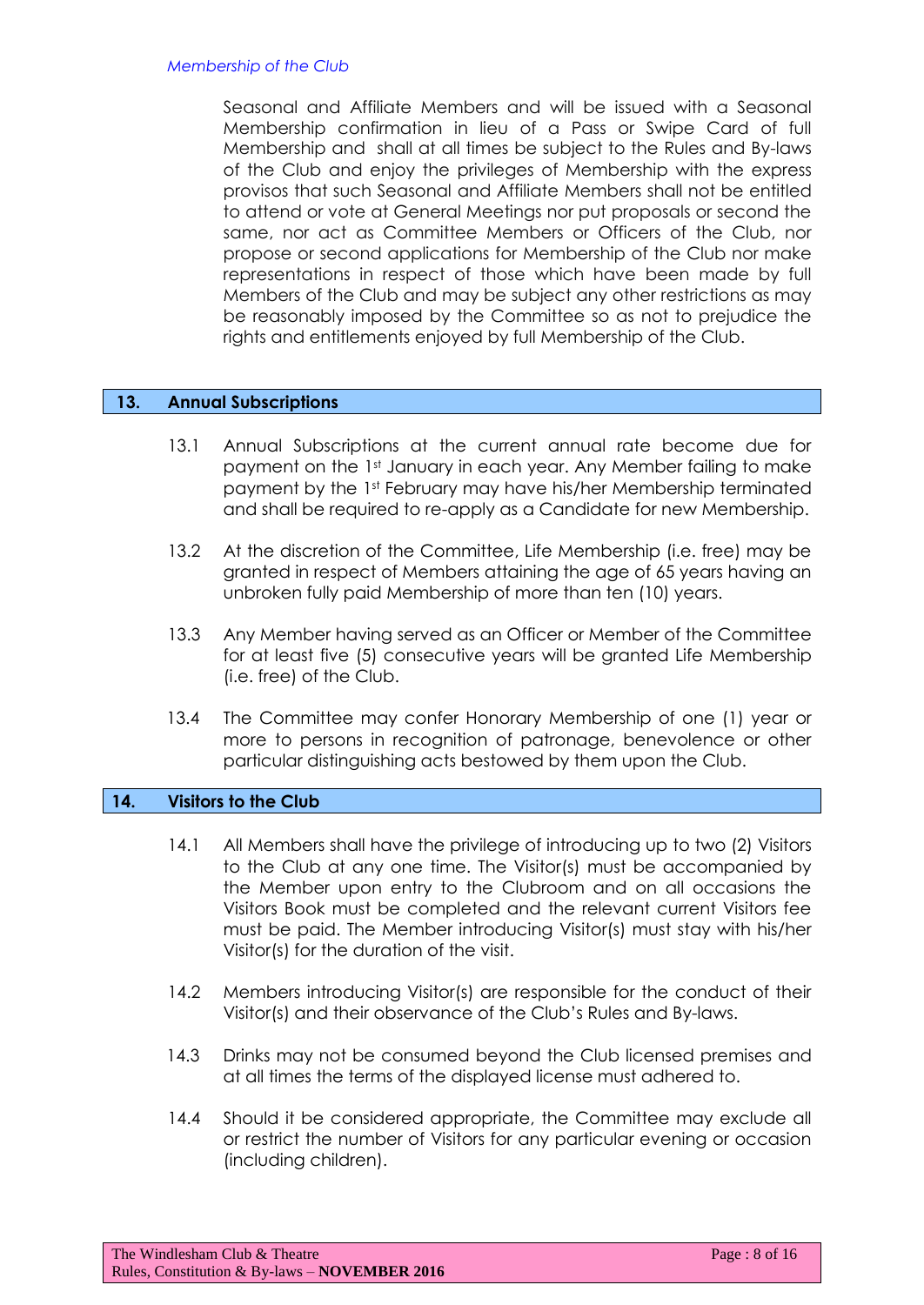#### **15. Admission of the Public (not as Members Visitors)**

- 15.1 Subject always to the conditions of the Club's Premises License, individual members of public groups as non-Members may be temporarily admitted to the Club premises as invitees only and are permitted to purchase alcoholic drinks (if over 18 years of age and not intoxicated), other beverages and items from the Club Bars when such groups are party to a hired function or meeting in the Hall, they are attending public entertainment events (such as dramatic, music or film performances, dances, lectures and similar pastimes and pursuits) or they are participating or otherwise attending a sporting, leisure, celebratory or Village event.
- 15.2 Only the children of those persons described above may be admitted to the Club subject to the By-laws.
- 15.3 In order not to prejudice Members enjoyment or benefits associated with Club Membership, certain facilities or equipment may not be used by the public whilst they are admitted to the Club premises.
- 15.4 The conduct and management of Non-Members whilst on Club premises shall be at the discretion of the Premises License Holder, Designated Premises Supervisor or nominated person(s) or at the direction and instruction given by a Committee Member including the banning of entry, re-entry and future exclusion of any particular individual or group from the premises without explanation.
- 15.5 Public invitees shall at no time enjoy any of the rights and privileges of full Membership and the Club Rules, By-laws and Policies shall be applicable to the extent that they can be applied.

#### **16. General Provisions**

- 16.1 Any Notice under these Rules shall be well and sufficiently served if bearing the name of the Hon. Secretary or other nominated Committee Member or Officer if such is deposited at the Club.
- 16.2 The decisions of the Committee shall be final and binding in respect of any and all:
	- matters relating to the affairs and regulation of the Club not otherwise provided Club Rules, Constitution, By-laws or any other policies or procedures established by the Committee,
	- differences and disputes concerning the meaning, intention and operation of Club Rules, Constitution, By-laws, policies or procedures,
	- personal differences or disputes between Members whilst on Club premises to the extent of the elimination of personal animosity and contention between Members whilst within the Club.
	- issues relating to infringement by Members of Club Rules, Constitution, By-laws and/or policies or procedures implemented by the Committee.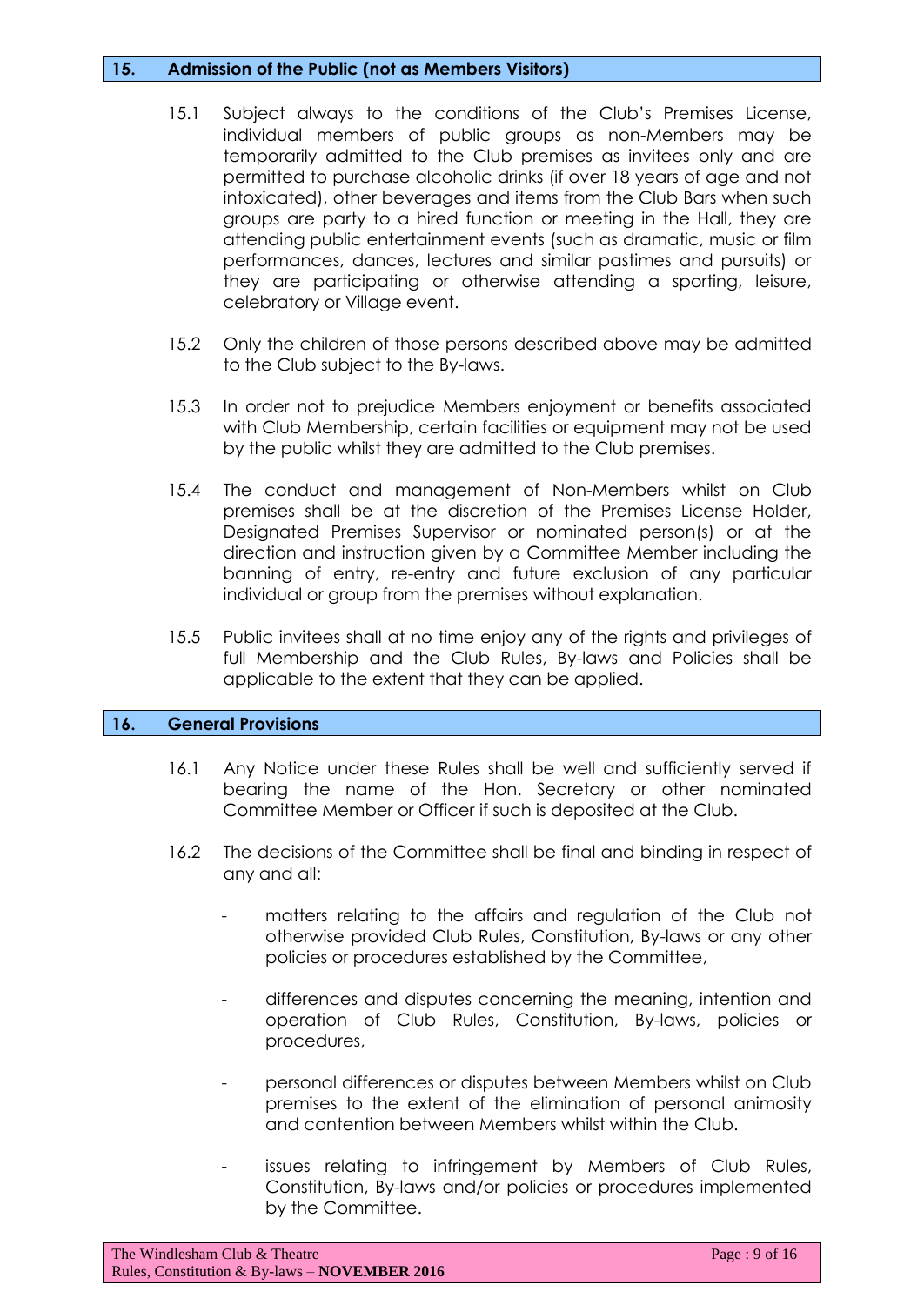- in accordance with the conditions of License granted, the Management Committee may authorize the Club Manager to act on it's behalf as Premises License Holder and as Designated Premises Supervisor (provided always that overall management and any particular Membership matters and issues are referred to the Committee).
- 16.3 A Pass or Swipe Card of Membership shall be issued to each Member which in the event of the Member ceasing to be a Member of the Club will be rendered inoperable and invalid. This Card must be produced whenever it is asked for by a Committee Member or Officer, Club Manager or other official appointed by the Committee and acting with its authority.
- 16.4 A Master copy of the Club's current Rules, Constitution and By-laws will be posted within Club premises and made available on the Members section of the Club's website and will be drawn to the attention of new elected Members of the Club.
- 16.5 Members are required to inform the Hon. Secretary of any change of address or other nominated person(s) and where they have such shall provide details of their Email address and any changes.
- 16.6 The Committee shall have the power to borrow up to one hundred percent (100%) of the average total turnover of the previous three (3) years Audited Accounts.
- 16.7 The Committee shall have the power to make loans and investments to maximize the returns on Club funds and to acquire and dispose of Club assets and hire-out facilities and equipment as it deems necessary.
- 16.8 None of the rights, privileges or benefits of full Membership are granted to any association, body or organisation (or members thereof) other than those contained herein relating full Members.
- 16.9 Notwithstanding that the whole or any part of any of the parts of these Rules & Constitution are deemed illegal or unenforceable all other unaffected provisions shall remain in full force and effect.

\*\*\*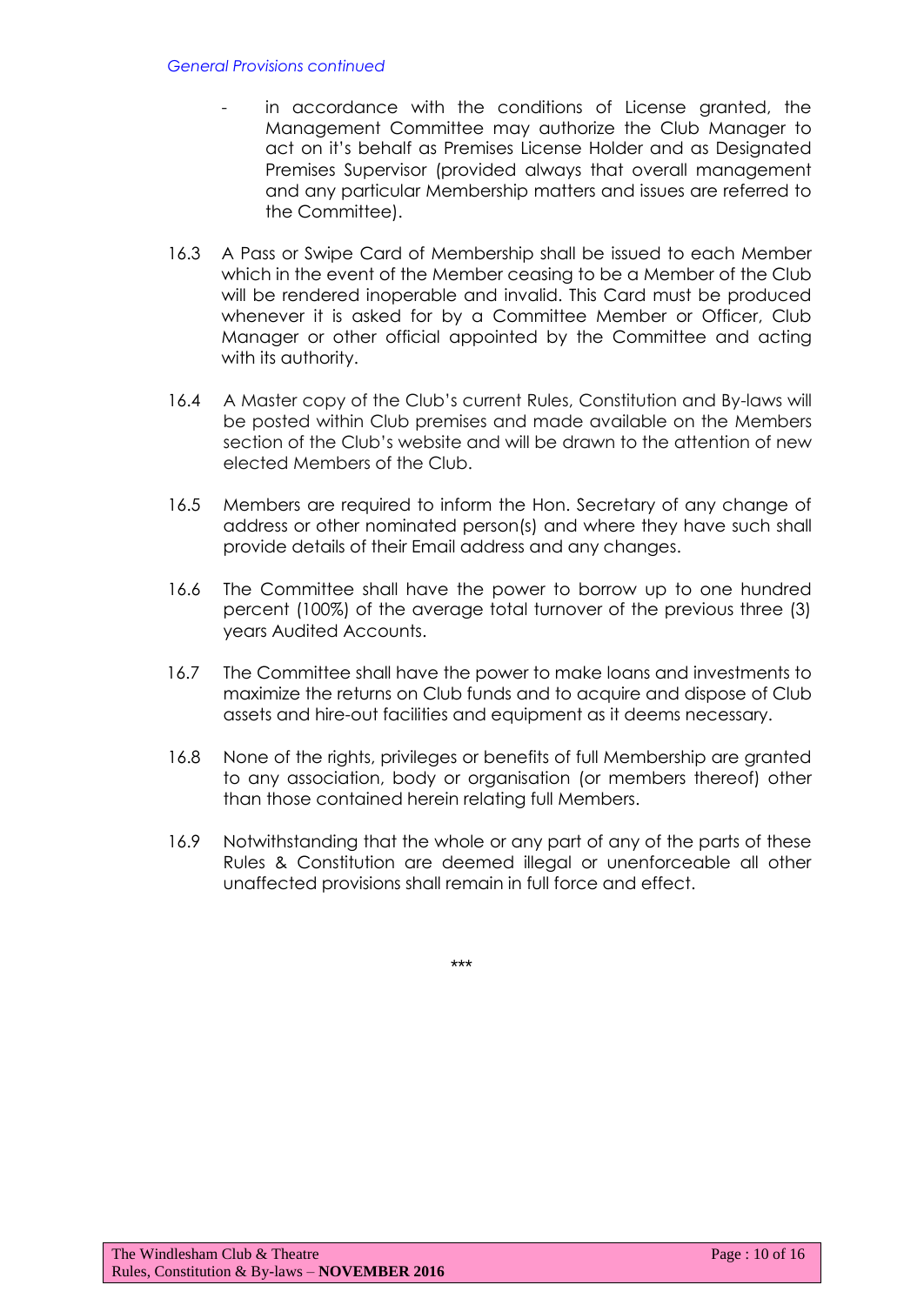- *A. These By-laws will be displayed in the Clubroom. The Committee is responsible for their implementation and observance.*
- *B. Persons failing to comply with these Rules may be subject to expulsion and/or the cancellation or suspension of Membership.*
- 1. The Club's bar opening hours shall be those determined by the Committee and within permitted licensing conditions. Notice of opening times will be displayed within the Clubroom.
- 2. All persons entering the Club must be sober and of neat, clean and tidy appearance.
- 3. No animals or other pets will be are allowed inside the Club premises except:
	- Guide and Assistance Dogs for disabled people, and
	- Dogs owned by a Member subject to the conditions that:-
	- a) only two dogs will be permitted admission to the Club Lounge at any time.
	- b) dogs allowed admission must be kept on a short lead, clean, quiet and of sound health.
	- c) dogs must be kept at all times under continuous control by their owner, on the floor, well away from the Bar area and those persons who may suffer any allergy or aversion to dogs.
	- d) no dogs are permitted entry during public entertainment events or other functions deemed inappropriate or unsuitable (e.g. where food is being served, when the Club Lounge exceptionally busy etc.)
	- e) admission of the two dogs permitted shall be at the absolute discretion of a Member of the Management Committee, the Club Manager, Premises License Holder, Designated Premises Supervisor or nominated representatives who may require the removal of any dog at any time without giving reason and the respective Member shall promptly comply with such request.
- 4. Members introducing a Visitor must sign the Visitors Book and pay the appropriate current Visitor Fee. Members are restricted in introducing the same Visitor to two occasions in any one month.
- 5. Consumption of alcoholic drinks on the premises not purchased from the Club Bars is forbidden.
- 6. Members purchasing alcoholic drinks shall from the Club Bars, if required, produce on request his/her Membership Pass / Swipe Card.
- 7. No alcoholic drinks will be served to any persons in a state of intoxication.
- 8. No person under eighteen (18) years of age may purchase or consume alcoholic drinks on Club premises.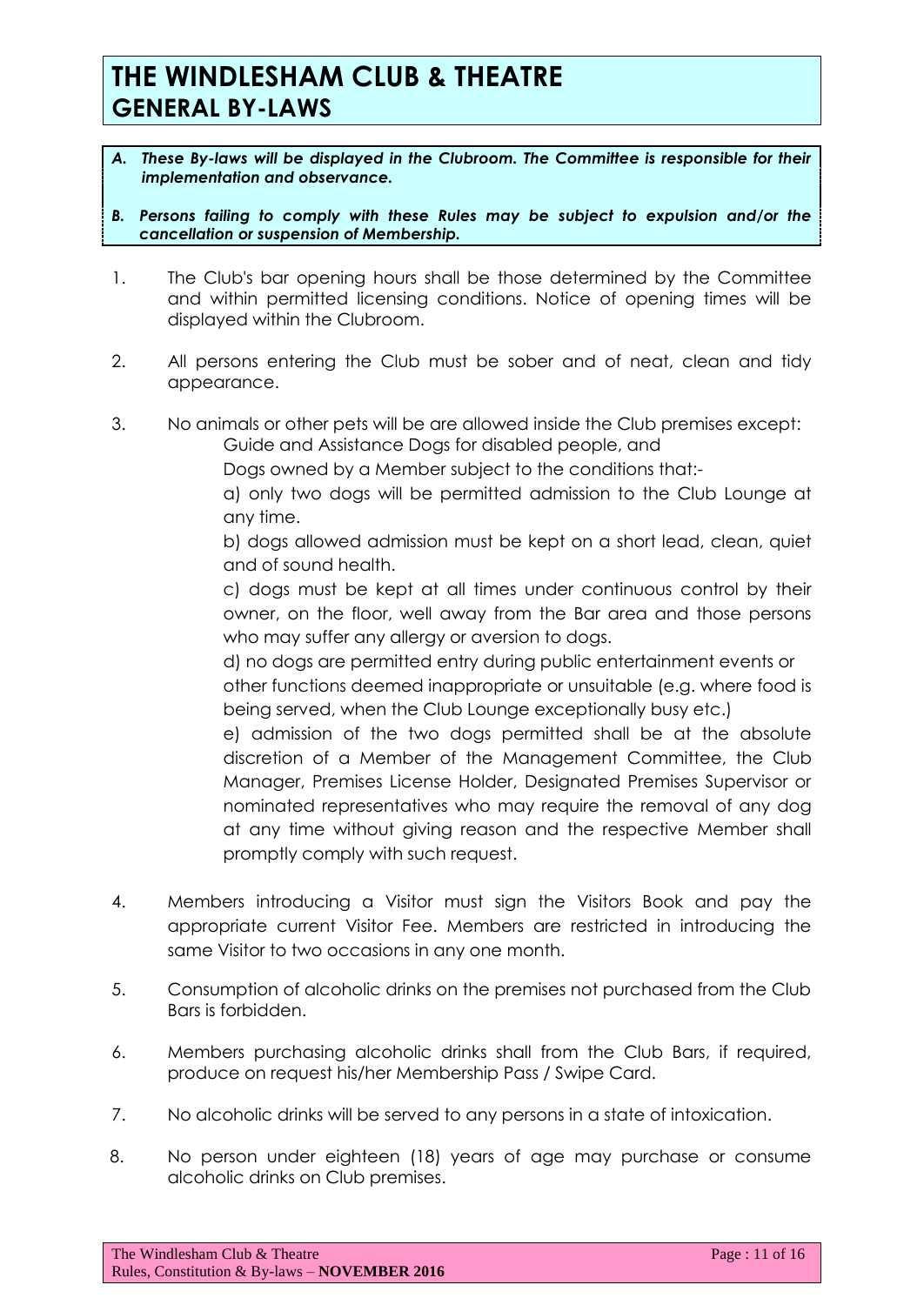- 9. All items served must be fully paid for at the time of purchase according to the tariff / price list displayed and, in no circumstances whatever, will credit be given or accounts opened.
- 10. The consumption of personally supplied / brought-in foodstuffs within the Clubrooms is only permitted by the agreement of a Committee Member, Club Manager or designated deputy.
- 11. Bad and offensive language, disorderly conduct, noisy conversations, lewd, objectionable or threatening behaviour, possession of or the taking of illegal substances is strictly forbidden on Club premises.
- 12. All persons must conduct themselves in a socially acceptable manner whilst on Club premises so that their behaviour doesn't not cause disturbance or offence to others.
- 13. Children shall not be admitted to any event or function intended or published for adults only or otherwise considered by the Committee as unsuitable for children. Children as Visitors to the Club must be kept under strict control and accompanied by their Parents / Guardians at all times. Children are **not** permitted within the vicinity of Bar areas nor play any gaming machines nor use any Club equipment which may be damaged or otherwise be unsafe whilst in their hands. Members introducing children are held personally responsible for their well-being safety and behavior whilst on the Club premises. Parents / Guardians may be required by a Committee Member, Club Manager or designated deputy to remove their child(ren) who misbehave, become noisy or disturb the relaxation or enjoyment of others.
- 14. The Club accepts no responsibility for personal belongings or vehicles whilst on Club premises. All persons are consequently urged to exercise all reasonable precautions for the security and protection of their property.
- 15. No person shall remove from the Club for any reason any item, article or property of the Club and shall pay the full cost of repairing or replacing any such item, article or property which may be damaged or lost by them or their Children.
- 16. No smoking is permitted inside Club premises at any time and the Management Committee shall maintain a suitable designated area outside of the Club premises for smokers. Smoking is only permitted outside the Club premises and preferably in the designated area.
- 17. Members shall communicate any change of postal & any Email address to Hon. Secretary or other nominated person(s).
- 18. The Management Committee at it's sole discretion manage the Tennis Courts, including the fixing of playing fees and implementation and enforcement of rules and conditions of use.

---- 0 0 0 ----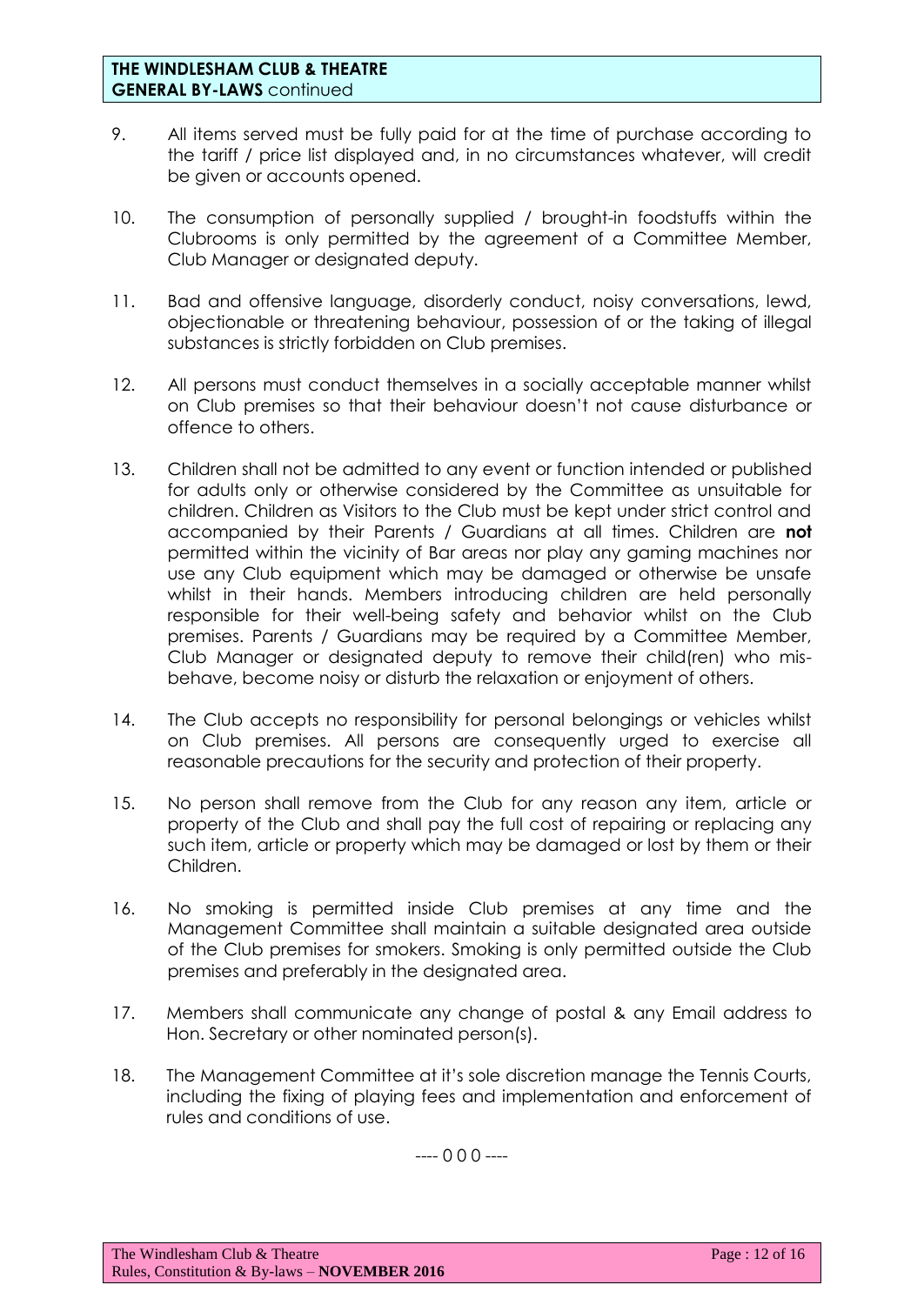# **THE WINDLESHAM CLUB & THEATRE BILLIARD AND SNOOKER ROOM BY-LAWS**

- 1. All disputes not readily settled by a reference to the rules of Billiards or rules of Snooker displayed in the Snooker Room will be referred to one or more Member Arbiters appointed by the Management Committee. The names of these Arbiters will be displayed in a prominent place in the Snooker Room. If the findings of the Arbiter(s) do not satisfy the Member or Members concerns, the matter shall be brought to the notice of the Hon. Secretary within fourteen days of the decision. The Hon. Secretary will obtain the ruling of the Management Committee, which will be final.
- 2. The charge for the hire of the Snooker Table shall be determined by the Management Committee and this amount will be placed into the meter provided. The meter controls the lighting over the Snooker Table.
- 3. Members shall pay the full cost of repairing or replacing any article of property damaged or destroyed by them or by members of their immediate family.
- 4. Members wishing to play must write names on the slate provided for the purpose and can claim the Table in the order in which their name appears provided they remain on the Club premises. No Member may, whilst playing, cause his / her name to be put down for another game. Members competing in a tournament may book the Table by written notice to the Club Manager giving the time of commencement and number of Tables required. No game may be played on the evening booked for friendly matches without the consent of the organisers.
- 5. No Member shall throw money on the Table, sit on the cushions or place any non-playing equipment item (e.g. drink glasses) on any part of the Table. Special articles such as long rest and cue etc. must be replaced on completion of the stroke. It is the player's responsibility to replace his / her cue in the rack on the conclusion of the game. Members must obtain the Club Manager's permission to commence a new game within 30 minutes of closing time.
- 6. Misuse of the Snooker Room will result in the expulsion of those concerned from the Club premises without delay. The matter will be reported to the Hon. Secretary who will place the details before the Management Committee for a ruling on what further action is to be taken.
- 7. Non-Members are not permitted to use the Snooker Room unless they are a Visitor of a Member who accompanies them in person and only Members can book a table.
- 8. At the discretion of the Club Manager persons under 16 years of age but over 12 years are allowed in the Snooker Room to play Billards and Snooker (but for no other purpose) only when accompanied by a parent Member.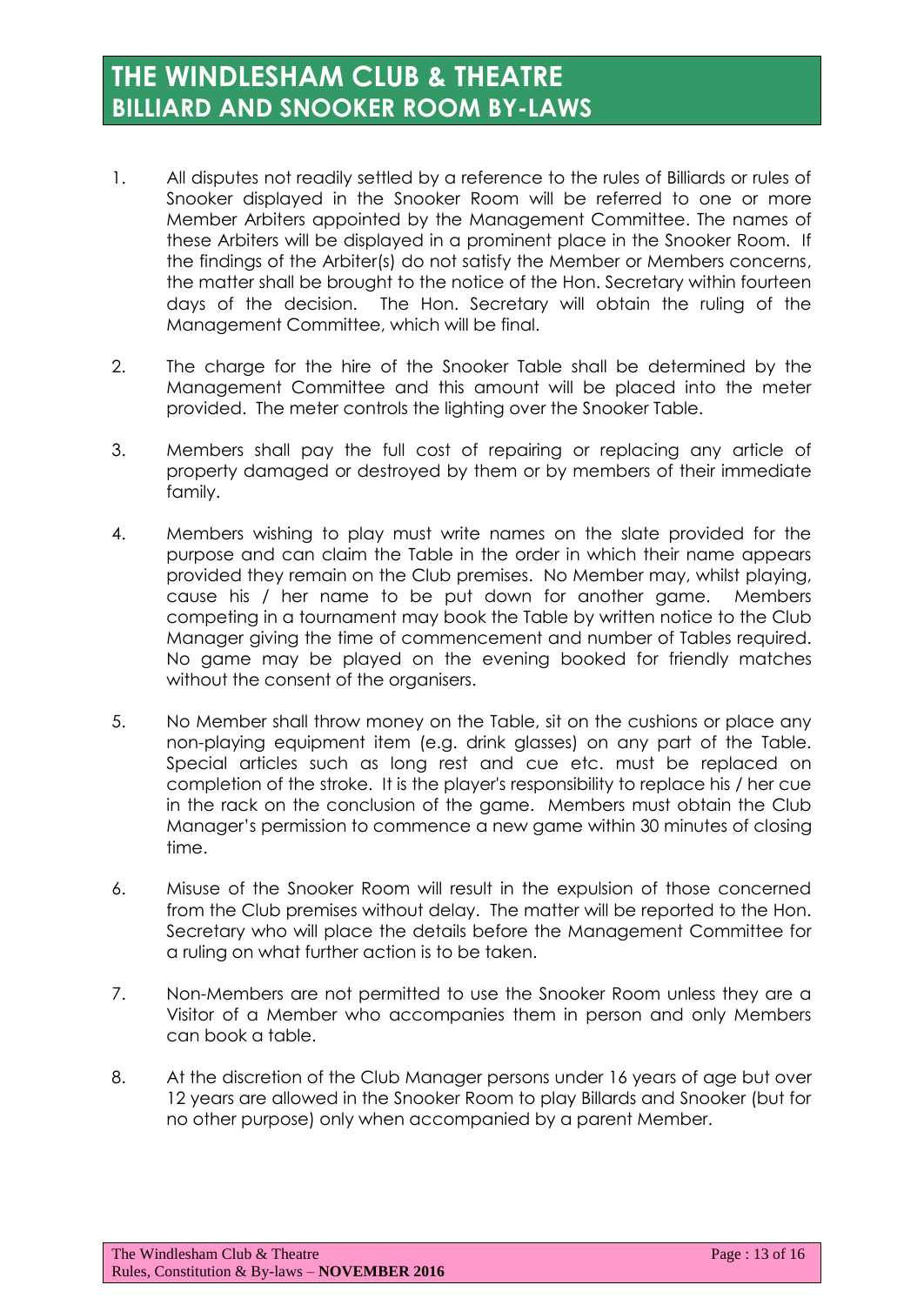#### **THE WINDLESHAM CLUB & THEATRE BILLARD & SNOOKER ROOM BY-LAWS** continued

- 9. The consumption of foodstuff is not permitted within the Snooker Room.
- 10. The Club is not responsible for any personal possessions (including cues) left within the Snooker Room and may, after giving 10 days advanced notice displayed on the Notice Board, remove and dispose of such uncollected personal possessions.
- 11. If there is no game "following on", the Member must cover the Table and leave the room tidy (clearing the table of snooker balls).

---- 0 0 0 ----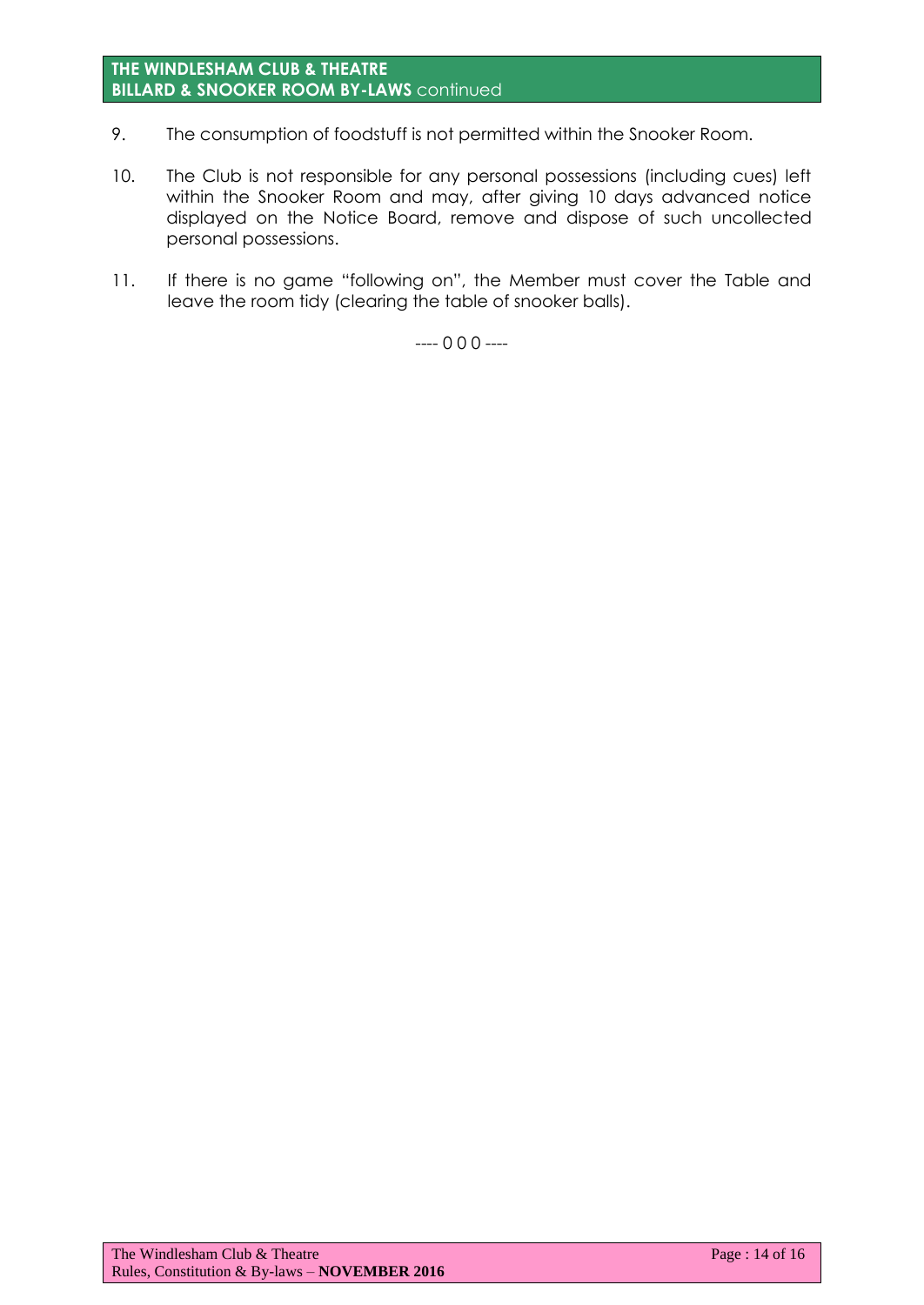# **THE WINDLESHAM CLUB & THEATRE TENNIS COURTS RULES**

- 1. The Tennis Courts (the Courts) at the Windlesham Club & Theatre (WCT) and all equipment forming part thereof are owned, managed and maintained by the WCT.
- 2. No right of way shall be established to access the Courts but non-members of the WCT as public players are welcome to use the Courts for the exclusive purpose of playing tennis subject to these Rules and Instructions given by the WCT Club Manager or any member of the WCT Management Committee (as identified by the WCT website) whose decision is final.
- 3. The Courts are operated on a "Pay and Play" basis and failure to make meter payment of the displayed fees will result in offenders being requested to leave and denied future access to WCT premises.
- 4 Players or any persons on WCT premises declining to provide their name and address when requested to do so by the WCT Club Manager or any member of the WCT Management Committee, may be requested to leave the premises.
- 5. Players must not occupy a Court for more than ONE hour if others are waiting to play.
- 6. Only Court No. 03 may be booked in advance using the book adjacent to Court 3 entrance gate.
- 7. Appropriate soft-soled Tennis footwear must be worn at all times on the Courts and care exercised not to damage Court surfaces.
- 8. Suitable clothing appropriate to tennis must be worn
- 9. A maximum of FOUR Players may play on a Court at a time and no more than a total of TEN persons may occupy a Court (i.e. no more than SIX spectators).
- 10. All Players will be responsible for the behaviour of any child under their control whilst on any part of WCT premises.
- 11. Informal on-to-one tennis coaching is permissible but no person or body shall provide organised tennis tuition or lessons to groups nor accept any reward or payment for the provision of the same.
- 12. Bad and offensive language, disorderly conduct, lewd, objectionable or threatening behaviour will not be tolerated on or around the Courts.
- 13. No litter may be left in the area and must be removed on departure.
- 14. Players should endeavour to cause the minimum amount of noise or other disturbance to others.
- 15. Any person causing nuisance, damage or misusing WCT property may be expelled by the WCT Club Manager or any member of the WCT Management Committee and will be denied future access to WCT premises.